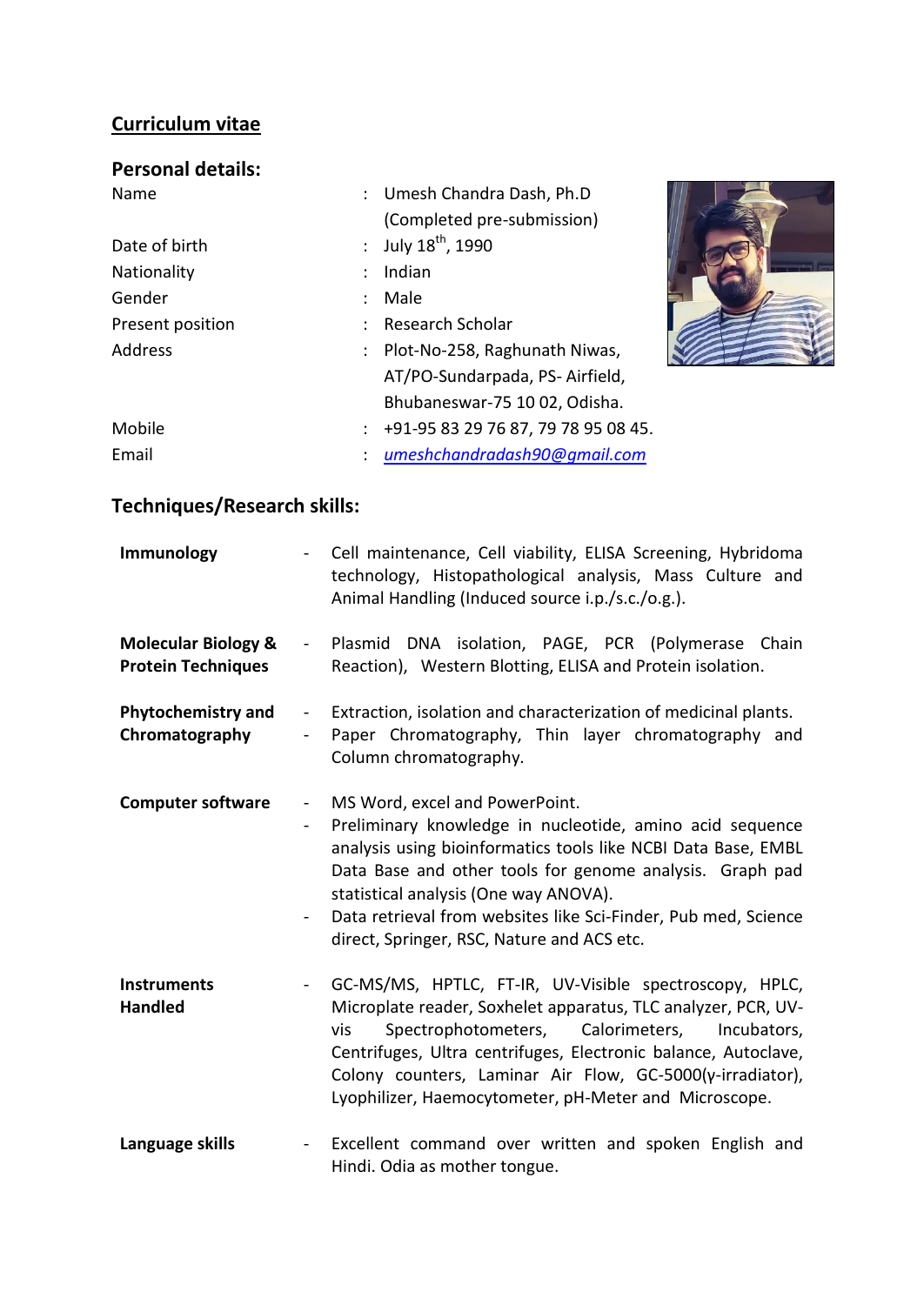## **Professional and Educational details:**

| 2016 - 2021 | Ph.D in Biotechnology (Completed Pre-submission), Utkal<br>$\sim$ |
|-------------|-------------------------------------------------------------------|
|             | University, Bhubaneswar, Odisha, India, Medicinal and Aromatic    |
|             | Plant Division, Regional Plant Resource Centre, Nayapalli,        |
|             | Bhubaneswar, Odisha, India                                        |
|             | Thesis title: Pharmacological profiling of Geophila repens and    |
|             | Piper trioicum and evaluation of their therapeutic potential      |
|             | against Alzheimer's disease.                                      |
|             | Thesis advisor: Dr. Atish Kumar Sahoo, Regional Plant Resource    |
|             | Centre; And Co-advisor: Prof. Jagneshwar Dandapat, Utkal          |
|             | University.                                                       |
|             |                                                                   |
|             |                                                                   |

- 2010-2012 Master in Science, Biotechnology, Trident Academy of Creative Technology College, Utkal University, Bhubaneswar, Odisha, India. Percentage: 67.5 %
- **2007-2010** Bachelor in Science, Biotechnology, Trident Academy of Creative Technology College, Utkal University, Bhubaneswar. Percentage: 65.13% (Honors)

#### **Fellowships and awards:**

| 2017-2020<br>$\blacksquare$ | Biju Pattnaik Research Fellowship Scheme, Department of<br>Science and Technology, Government of Odisha, India |
|-----------------------------|----------------------------------------------------------------------------------------------------------------|
| 2014-2017<br>$\sim$         | Scholar,<br><b>Regional Plant</b><br>Research<br>Resource<br>Centre,<br>Bhubaneswar.                           |
|                             | Area of work: Therapeutic potential of medicinal plants towards                                                |
|                             | antidiabetic and neuroprotective activities in drug induced<br>experimental animal model (Rat, mice etc.)      |
| 2013-2014<br>$\blacksquare$ | BCIL Trainee, IMGENX India pvt. Itd., Bhubeneswar, Odisha.                                                     |
|                             | Area of work: Development and characterization of Monoclonal                                                   |
|                             | Antibody from MUL 1 protein by using hybridoma technology.                                                     |
| 2012-2013<br>$\blacksquare$ | Project Assistant, Radiation Biology Department, INMAS, DRDO,<br>Delhi.                                        |
|                             | Area of work: Radio-protective activity of herbal extracts in<br>experimental animal models.                   |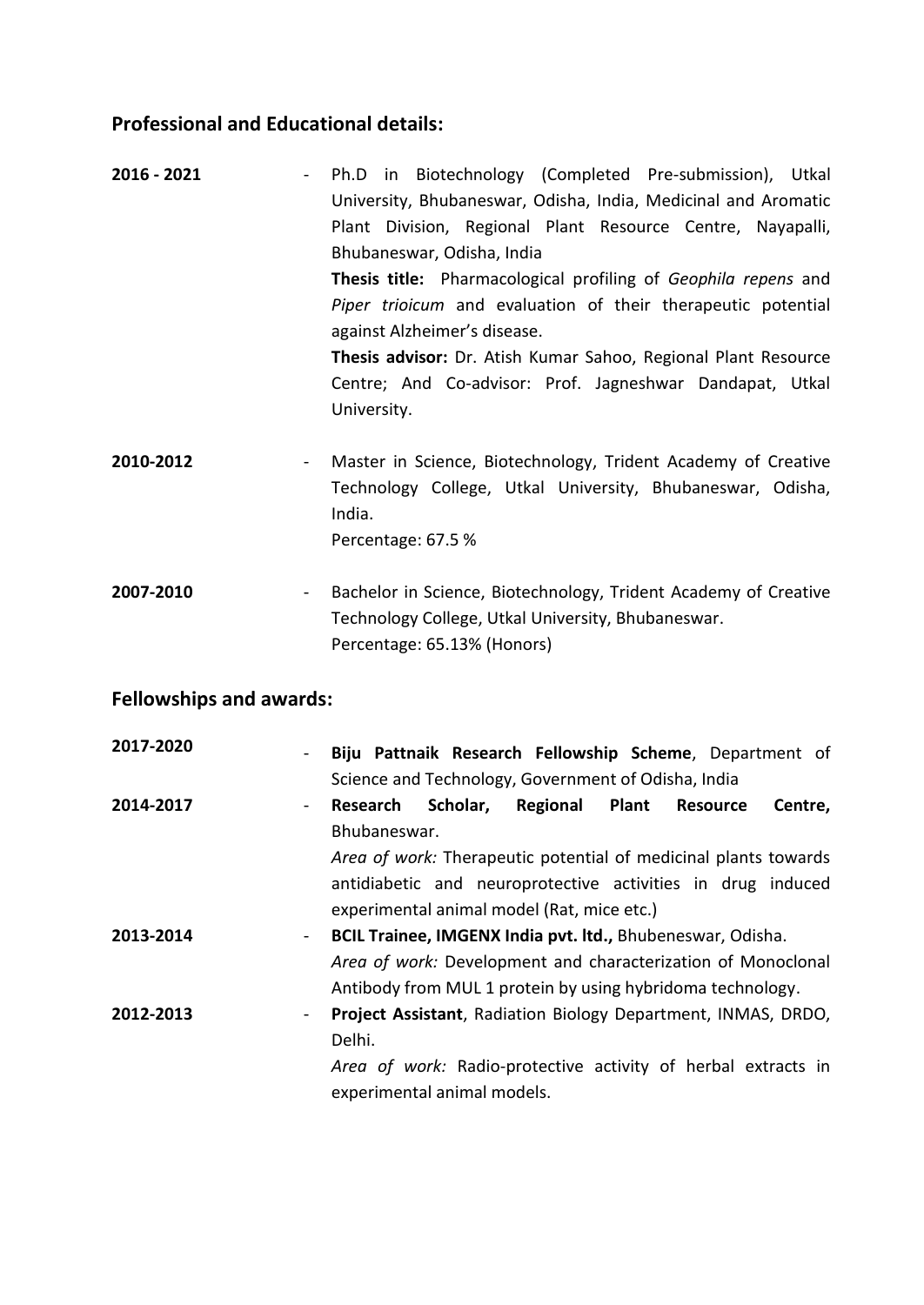## **Papers Published/communicated/to be communicated:**

- **Dash, U. C.**, Swain, S. K., Kanhar, S., Banjare, P., Roy, P. P., Dandapat, J., & Sahoo, A. K. (2022). The modulatory role of prime identified compounds in *Geophila repens* in mitigating scopolamine-induced neurotoxicity in experimental rats of Alzheimer's disease via attenuation of cholinesterase, β-secretase, MAPt levels and inhibition of oxidative stress imparts inflammation. **Journal of ethnopharmacology**, 282, 114637.
- **Dash, U. C.**, Kanhar, S., Dixit, A., Dandapat, J., & Sahoo, A. K. (2019). Isolation, identification, and quantification of Pentylcurcumene from Geophila repens: A new class of cholinesterase inhibitor for Alzheimer's disease. **Bioorganic chemistry**, 88, 102947.
- **Dash, U. C.**, & Sahoo, A. K. (2017). In vitro antioxidant assessment and a rapid HPTLC bioautographic method for the detection of anticholinesterase inhibitory activity of Geophila repens. **Journal of integrative medicine**, 15(3), 231–241.
- **Dash, U. C.**, Dandapat, J., & Sahoo, A. K. Pharmacological profiling and therapeutic validation of *Piper trioicum* towards Alzheimer's disease- Insight to *in vitro* and *in vivo* approach of an edible plant (*Manuscript under preparation*)
- Sahoo, A. K., Dandapat, J., Dash, U. C., & Kanhar, S. (2018). Features and outcomes of drugs for combination therapy as multi-targets strategy to combat Alzheimer's disease. **Journal of ethnopharmacology**, 215, 42–73.
- Rout, D., **Dash, U. C.**, Kanhar, S., Swain, S. K., & Sahoo, A. K. (2021). Homalium zeylanicum attenuates streptozotocin-induced hyperglycemia and cellular stress in experimental rats via attenuation of oxidative stress imparts inflammation. **Journal of ethnopharmacology**, 283, 114649. Advance online publication.
- Swain, S. K., **Dash, U. C.**, Kanhar, S., & Sahoo, A. K. (2020). Ameliorative effects of Hydrolea zeylanica in streptozotocin-induced oxidative stress and metabolic changes in diabetic rats. **Journal of ethnopharmacology**, 247, 112257.
- Rout, D., **Dash, U.C.**, Kanhar, S., Swain, S. K., & Sahoo, A. K. (2020). The modulatory role of prime identified compounds in the bioactive fraction of Homalium zeylanicum in high-fat diet fed-streptozotocin-induced type 2 diabetic rats. **Journal of ethnopharmacology**, 260, 113099.
- **Sahoo, A. K., Dash, U. C., Kanhar, S., & Mahapatra, A. K. (2017). In vitro biological** assessment of Homalium zeylanicum and isolation of lucidenic acid A triterpenoid. **Toxicology reports**, 4, 274–281.